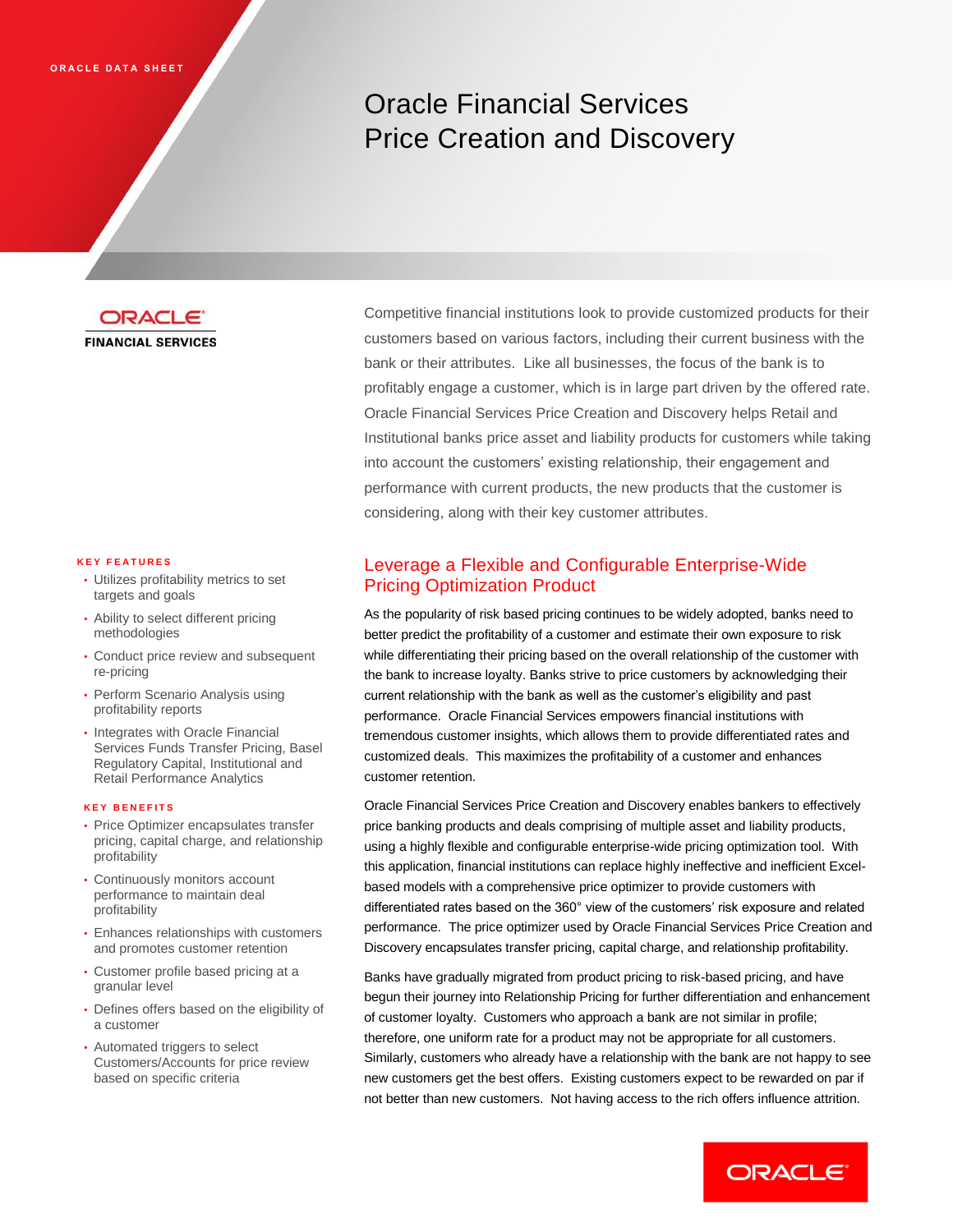### **R E L A T E D P R O D U C T S**

The following products are also available from Oracle Financial Services Analytical Applications:

- Oracle Financial Services Funds Transfer Pricing
- Oracle Financial Services Customer Insight
- Oracle Financial Services Institutional Performance Analytics
- Oracle Financial Services Retail Performance Analytics
- Oracle Financial Services Basel Regulatory Capital

Oracle Financial Services Price Creation and Discovery offers banks the flexibility to select different pricing methodologies that are specific to certain products. These pricing methodologies can be used across Retail and Institutional or Wholesale scenarios and utilize a Rate-card based approach or a wholly Negotiated method for pricing, depending on the product. Furthermore, Oracle Financial Services Price Creation and Discovery can predefine offers and associated eligibility criteria that can be further linked to the deal price for better differentiation.

## Leverage a Unified, Fully Integrated System

Oracle Financial Services Price Creation and Discovery provides a comprehensive, structured and consistent price optimization solution that can be implemented on its own or with other Oracle Financial Services Analytical Applications, such as Funds Transfer Pricing, Basel Regulatory Capital, and Institutional or Retail Performance Analytics. Wit[h Oracle Financial Services Funds Transfer Pricing,](http://www.oracle.com/us/products/applications/financial-services/funds-transfer-pricing/index.html) financial institutions can utilize transfer pricing capabilities and associated costs. Capital charges calculated by Oracle [Financial Services Basel Regulatory Capital](http://www.oracle.com/us/products/applications/financial-services/basel-regulatory-capital/overview/index.html) predict the profitability of a deal by leveraging the projection of expenses and thus calculate expected and unexpected loss. However, without the Basel application, banks can do this manually. By integrating with [Oracle Financial Services Institutional Performance Analytics](http://www.oracle.com/us/products/applications/financial-services/customer-insight/performance-analytics/index.html) or [Oracle Financial](http://www.oracle.com/us/products/applications/financial-services/customer-insight/retail-performance-analytics/index.html)  [Services Retail Performance Analytics,](http://www.oracle.com/us/products/applications/financial-services/customer-insight/retail-performance-analytics/index.html) banks can leverage the knowledge of customers' current relationships and their related performance to further enhance profitability calculations by predicting other revenue, expenses associated with the transaction over time, as well as expected engagement levels based on the customer segment they belong to. All of these applications enhance the ability to more accurately arrive at an interest rate that not only takes the banks' profitability into account, but also strive to reward the customer for their current engagement through eligible offers or rates.

As a standalone application, Oracle Financial Services Price Creation and Discovery can calculate and incorporate a fully loaded profit and loss prediction for the deal based on the optimized rate and then conduct a scenario analysis. The generated rate is saved and made available for further analysis and tweaking through "what-if" analysis. By leveraging performance reports, financial institutions can monitor customer profitability, save parameters as a scenario, and then select one such scenario for implementation. Oracle Financial Services Price Creation and Discovery can analyze the granularity of a customer account to predict future performance and its effect on the bottom line profitability. In addition, the application can also help price customers by reviewing the performance of their peers on similar products to predict their behavior and performance.

### Monitor Account Performance to Maintain Deal Profitability

In order to continuously track customer performance, Oracle Financial Services Price Creation and Discovery monitors the customer's income statement at a customer and account level. Customer performance is analyzed so that corrective measures can be taken to improve profitability. If the profitability of a customer is below the expected limit, Oracle Financial Services Price Creation and Discovery leverages a predefined review system for re-pricing. A complete workflow is available that allows the user to identify